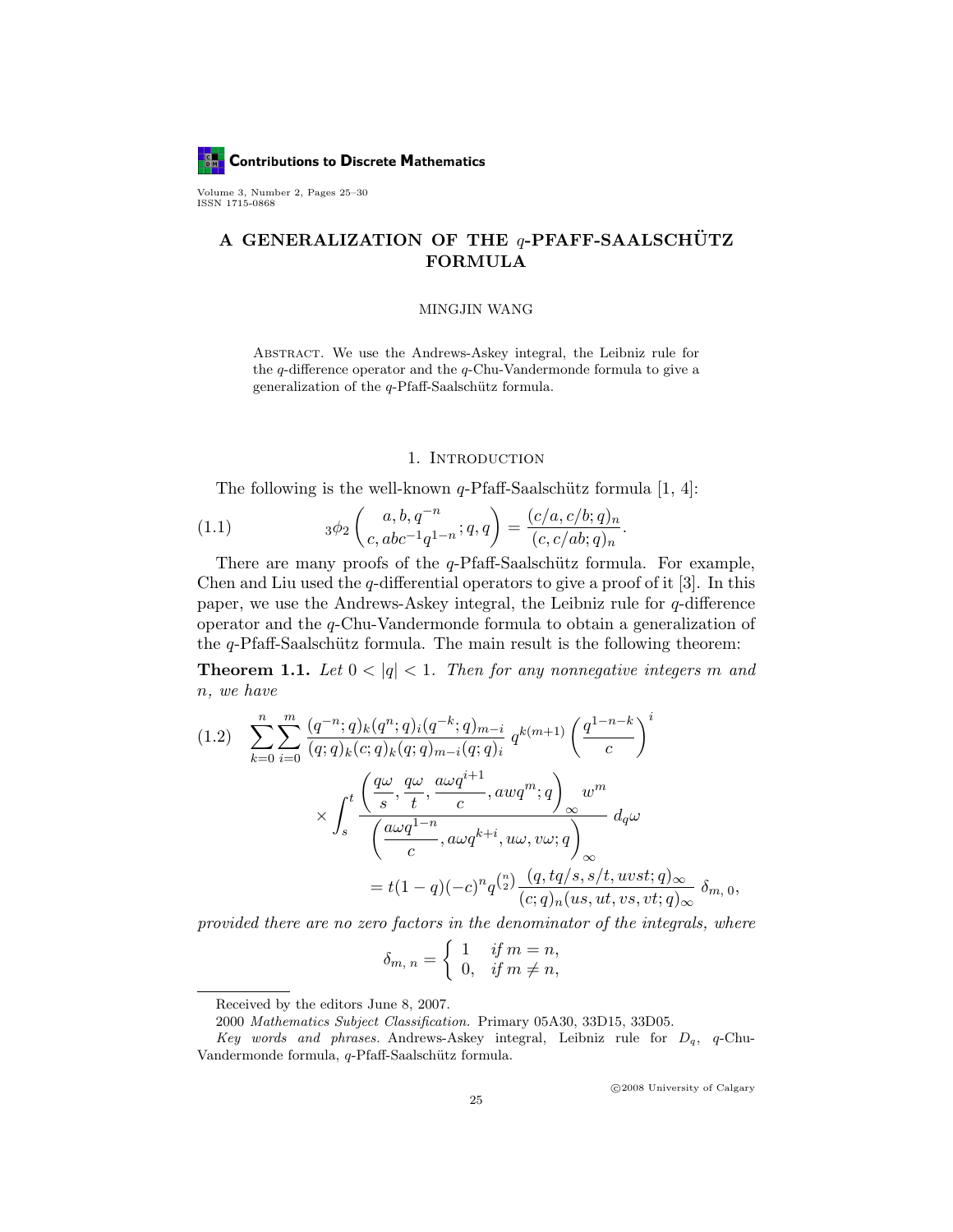is the Kronecker delta function.

# 2. NOTATION AND KNOWN RESULTS

Before the proof of the theorem, we recall some definitions, notations and known results which will be used in the proof. Throughout this paper, it is supposed that  $0 < |q| < 1$ . The q-shifted factorials are defined as

(2.1) 
$$
(a;q)_0 = 1
$$
,  $(a;q)_n = \prod_{k=0}^{n-1} (1 - aq^k)$ ,  $(a;q)_{\infty} = \prod_{k=0}^{\infty} (1 - aq^k)$ .

We also adopt the following compact notation for multiple q-shifted factorials:

(2.2) 
$$
(a_1, a_2, ..., a_m; q)_n = (a_1; q)_n (a_2; q)_n ... (a_m; q)_n,
$$

where *n* is an integer or  $\infty$ . The *q*-binomial coefficient is defined by

$$
\begin{bmatrix} n \\ k \end{bmatrix} = \frac{(q;q)_n}{(q;q)_k (q;q)_{n-k}}
$$

.

In 1846 Heine introduced the  $r+1\phi_r$  basic hypergeometric series, which is defined by

(2.3) 
$$
{}_{r+1}\phi_r\left(\begin{matrix}a_1, a_2, ..., a_{r+1} \\ b_1, b_2, ..., b_r\end{matrix}; q, x\right) = \sum_{n=0}^{\infty} \frac{(a_1, a_2, ..., a_{r+1}; q)_n x^n}{(q, b_1, b_2, ..., b_r; q)_n}.
$$

The q-difference operator is defined by

$$
D_q\{f(a)\} = \frac{1}{a}[f(a) - f(aq)].
$$

The following property of  $D_q$  is straightforward:

(2.4) 
$$
D_q^n \left\{ \frac{(at;q)_{\infty}}{(as;q)_{\infty}} \right\} = s^n \left( \frac{t}{s};q \right)_n \frac{(atq^n;q)_{\infty}}{(as;q)_{\infty}}.
$$

We also have the following Leibniz rule for  $D_q$  [6]:

(2.5) 
$$
D_q^n\{f(a)g(a)\} = \sum_{k=0}^n q^{k(k-n)} \begin{bmatrix} n \\ k \end{bmatrix} D_q^k\{f(a)\} D_q^{n-k}\{g(q^ka)\}.
$$

F. H. Jackson defined the  $q$ -integral by [5]

$$
\int_0^d f(t) \, d_q t = d(1-q) \sum_{n=0}^\infty f(dq^n) q^n,
$$

and

$$
\int_{c}^{d} f(t) d_q t = \int_{0}^{d} f(t) d_q t - \int_{0}^{c} f(t) d_q t.
$$

The following is the Andrews-Askey integral [2] which can be derived from Ramanujan's  $_1\psi_1$ :

(2.6) 
$$
\int_c^d \frac{(qt/c, qt/d; q)_{\infty}}{(at, bt; q)_{\infty}} d_q t = \frac{d(1-q)(q, dq/c, c/d, abcd; q)_{\infty}}{(ac, ad, bc, bd; q)_{\infty}},
$$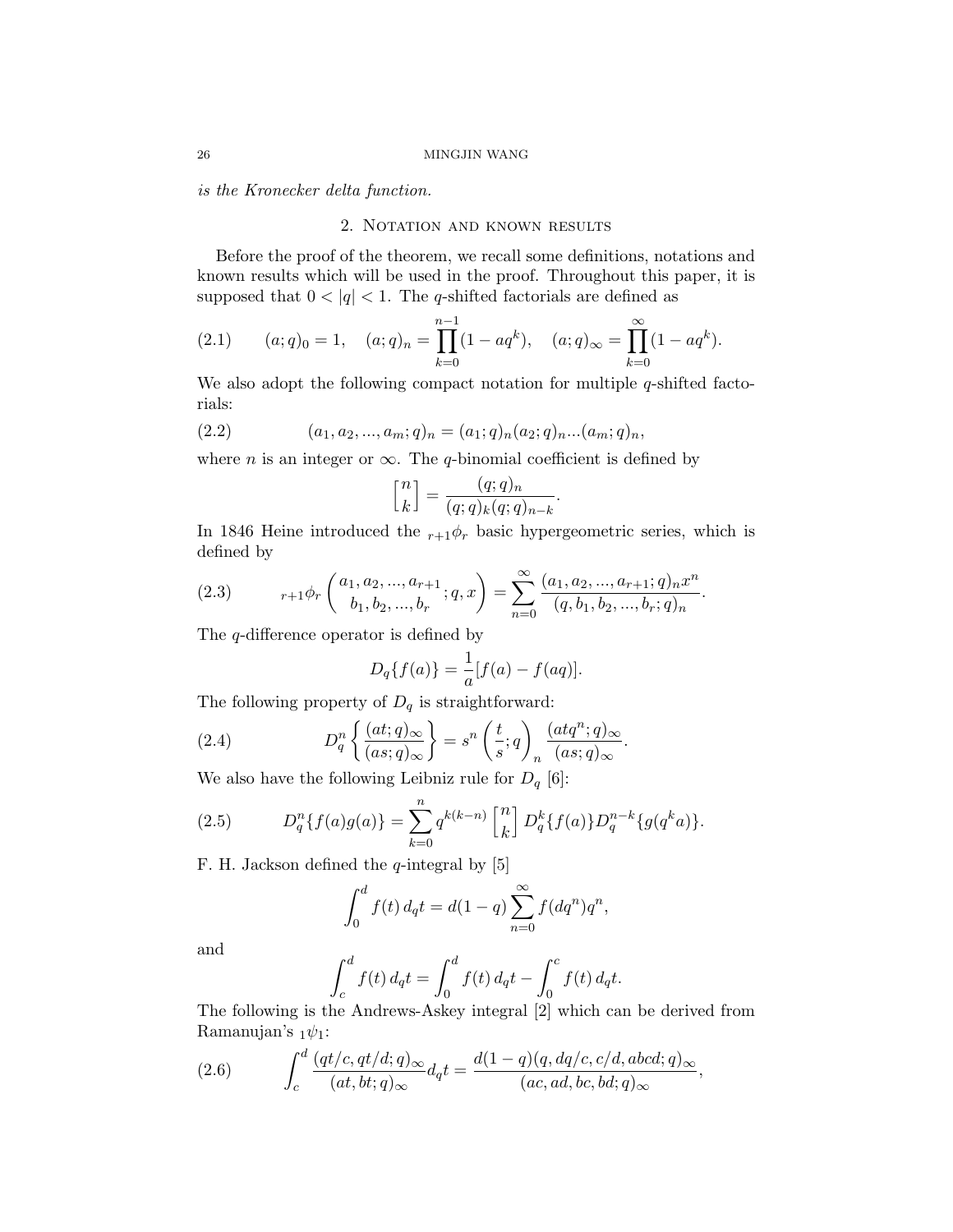provided there are no zero factors in the denominator of the integrals.

In the context of this paper, convergence of q-series is no issue at all because they are the terminating q-series.

# 3. Proof of the theorem

Using the Andrews-Askey integral and the Leibniz rule for the  $q$ -difference operator, the generalization of the  $q$ -Pfaff-Saalschütz formula can be easily derived from the q-Chu-Vandermonde convolution formula.

Proof. By the following q-Chu-Vandermonde convolution formula

(3.1) 
$$
2\phi_1\left(\frac{q^{-n},a}{c};q,q\right) = \frac{a^n(c/a;q)_n}{(c;q)_n}.
$$

Using the following relation

(3.2) 
$$
a^{n} \left(\frac{c}{a}; q\right)_{n} = (-c)^{n} q^{\binom{n}{2}} \frac{(aq^{1-n}/c; q)_{\infty}}{(aq/c; q)_{\infty}},
$$

(3.1) can be written as

(3.3) 
$$
\sum_{k=0}^{n} \frac{(q^{-n};q)_k q^k}{(q,c;q)_k} \cdot \frac{(aq/c,a;q)_{\infty}}{(aq^{1-n}/c,aq^k;q)_{\infty}} = (-c)^n \frac{q^{\binom{n}{2}}}{(c;q)_n}.
$$

Let  $a = a\omega$  in (3.3); multiplying the equation (3.3) by

$$
\frac{(q\omega/s, q\omega/t; q)_{\infty}}{(u\omega, v\omega; q)_{\infty}},
$$

and taking the q-integral on both sides of (3.3) with respect to variable  $\omega$ , we get

(3.4) 
$$
\sum_{k=0}^{n} \frac{(q^{-n};q)_k q^k}{(q,c;q)_k} \cdot \int_s^t \frac{(a\omega q/c, a\omega, q\omega/s, q\omega/t; q)_{\infty}}{(a\omega q^{1-n}/c, a\omega q^k, u\omega, v\omega; q)_{\infty}} d_q\omega
$$

$$
= (-c)^n \frac{q^{\binom{n}{2}}}{(c;q)_n} \cdot \int_s^t \frac{(q\omega/s, q\omega/t; q)_{\infty}}{(u\omega, v\omega; q)_{\infty}} d_q\omega.
$$

Using the Andrews-Askey integral (2.6), we have

(3.5) 
$$
\int_{s}^{t} \frac{(q\omega/s, q\omega/t; q)_{\infty}}{(u\omega, v\omega; q)_{\infty}} d_{q}\omega = \frac{t(1-q)(q, tq/s, s/t, u v s t; q)_{\infty}}{(u s, ut, v s, vt; q)_{\infty}}.
$$

Substituting  $(3.5)$  into  $(3.4)$ , we get

$$
(3.6) \quad \sum_{k=0}^{n} \frac{(q^{-n};q)_k q^k}{(q,c;q)_k} \cdot \int_s^t \frac{(q\omega/s, q\omega/t; q)_{\infty}}{(u\omega, v\omega; q)_{\infty}} \cdot \frac{(a\omega q/c, a\omega; q)_{\infty}}{(a\omega q^{1-n}/c, a\omega q^k; q)_{\infty}} d_q\omega
$$

$$
= t(1-q)(-c)^n q^{\binom{n}{2}} \frac{(q, tq/s, s/t, u v s t; q)_{\infty}}{(c; q)_n (u s, ut, v s, vt; q)_{\infty}}.
$$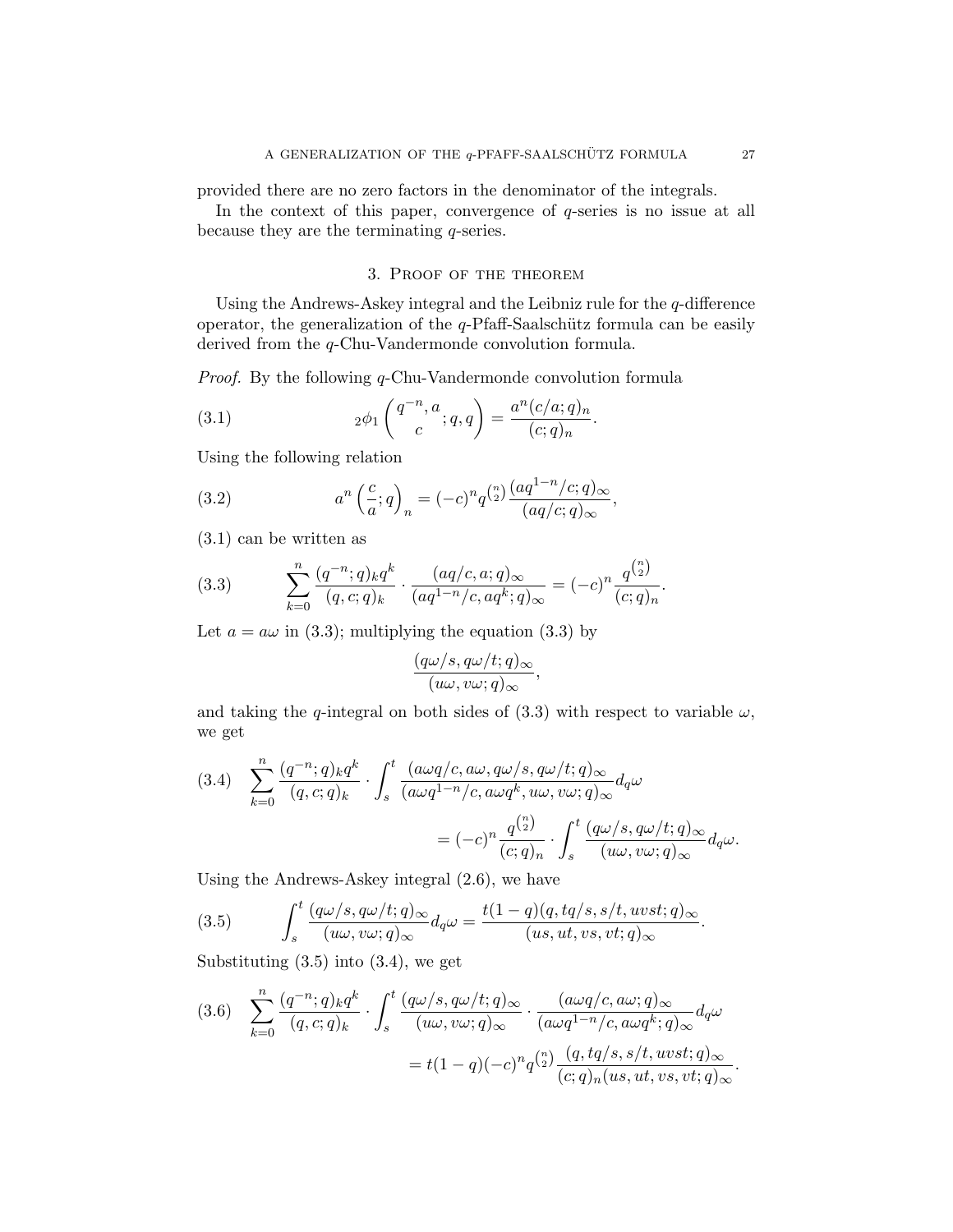### 28 MINGJIN WANG

Applying  $D_q^m$  on both sides of the above identity with respect to variable a, we get

$$
(3.7)
$$
\n
$$
D_q^m \left\{ \sum_{k=0}^n \frac{(q^{-n};q)_k q^k}{(q,c;q)_k} \cdot \int_s^t \frac{(q\omega/s, q\omega/t; q)_{\infty}}{(u\omega, v\omega; q)_{\infty}} \cdot \frac{(a\omega q/c, a\omega; q)_{\infty}}{(a\omega q^{1-n}/c, a\omega q^k; q)_{\infty}} d_q \omega \right\}
$$
\n
$$
= D_q^m \left\{ t(1-q)(-c)^n q^{\binom{n}{2}} \frac{(q, tq/s, s/t, u v s t; q)_{\infty}}{(c; q)_n (us, ut, v s, vt; q)_{\infty}} \right\}.
$$

Using (3.6) and noticing  $D_q^m\{f(a)\}\$ is a linear combination of  $f(aq^j)$  –  $f(aq^{j+1})$ , we get

(3.8)  
\n
$$
D_q^m \left\{ \sum_{k=0}^n \frac{(q^{-n};q)_k q^k}{(q,c;q)_k} \cdot \int_s^t \frac{(q\omega/s, q\omega/t; q)_{\infty}}{(u\omega, v\omega; q)_{\infty}} \cdot \frac{(a\omega q/c, a\omega; q)_{\infty}}{(a\omega q^{1-n}/c, a\omega q^k; q)_{\infty}} d_q \omega \right\}
$$
\n
$$
= \sum_{k=0}^n \frac{(q^{-n};q)_k q^k}{(q,c;q)_k} \cdot \int_s^t \frac{(q\omega/s, q\omega/t; q)_{\infty}}{(u\omega, v\omega; q)_{\infty}} \cdot D_q^m \left\{ \frac{(a\omega q/c, a\omega; q)_{\infty}}{(a\omega q^{1-n}/c, a\omega q^k; q)_{\infty}} \right\} d_q \omega.
$$

Substituting  $(3.8)$  into  $(3.7)$ , we get

$$
(3.9)
$$
\n
$$
\sum_{k=0}^{n} \frac{(q^{-n};q)_k q^k}{(q,c;q)_k} \cdot \int_s^t \frac{(q\omega/s, q\omega/t; q)_{\infty}}{(u\omega, v\omega; q)_{\infty}} \cdot D_q^m \left\{ \frac{(a\omega q/c, a\omega; q)_{\infty}}{(a\omega q^{1-n}/c, a\omega q^k; q)_{\infty}} \right\} d_q\omega
$$
\n
$$
= D_q^m \left\{ t(1-q)(-c)^n q^{\binom{n}{2}} \frac{(q, tq/s, s/t, uvst; q)_{\infty}}{(c;q)_n (us, ut, vs, vt; q)_{\infty}} \right\}.
$$

The right hand side of (3.9) equals

$$
(3.10) \quad D_q^m \left\{ t(1-q)(-c)^n q^{\binom{n}{2}} \frac{(q, tq/s, s/t, wst; q)_{\infty}}{(c; q)_n (us, ut, vs, vt; q)_{\infty}} \right\}
$$
\n
$$
= t(1-q)(-c)^n q^{\binom{n}{2}} \frac{(q, tq/s, s/t, wst; q)_{\infty}}{(c; q)_n (us, ut, vs, vt; q)_{\infty}} \delta_{m, 0}.
$$

Now we begin to calculate the left hand side of  $(3.9)$ . By  $(2.5)$ , We have

$$
(3.11) \quad D_q^m \left\{ \frac{(a\omega q/c, a\omega; q)_{\infty}}{(a\omega q^{1-n}/c, a\omega q^k; q)_{\infty}} \right\}
$$
  

$$
= \sum_{i=0}^m q^{i(i-m)} \left[ \begin{array}{c} m \\ i \end{array} \right] D_q^i \left\{ \frac{(a\omega q/c; q)_{\infty}}{(a\omega q^{1-n}/c; q)_{\infty}} \right\} D_q^{m-i} \left\{ \frac{(aq^i\omega; q)_{\infty}}{(a\omega q^{k+i}; q)_{\infty}} \right\}.
$$

Using  $(2.4)$  to get

(3.12) 
$$
D_q^i \left\{ \frac{(a\omega q/c;q)_\infty}{(a\omega q^{1-n}/c;q)_\infty} \right\} = \frac{(\omega q^{1-n}/c)^i (q^n;q)_i (awq^{i+1}/c;q)_\infty}{(a\omega q^{1-n}/c;q)_\infty}
$$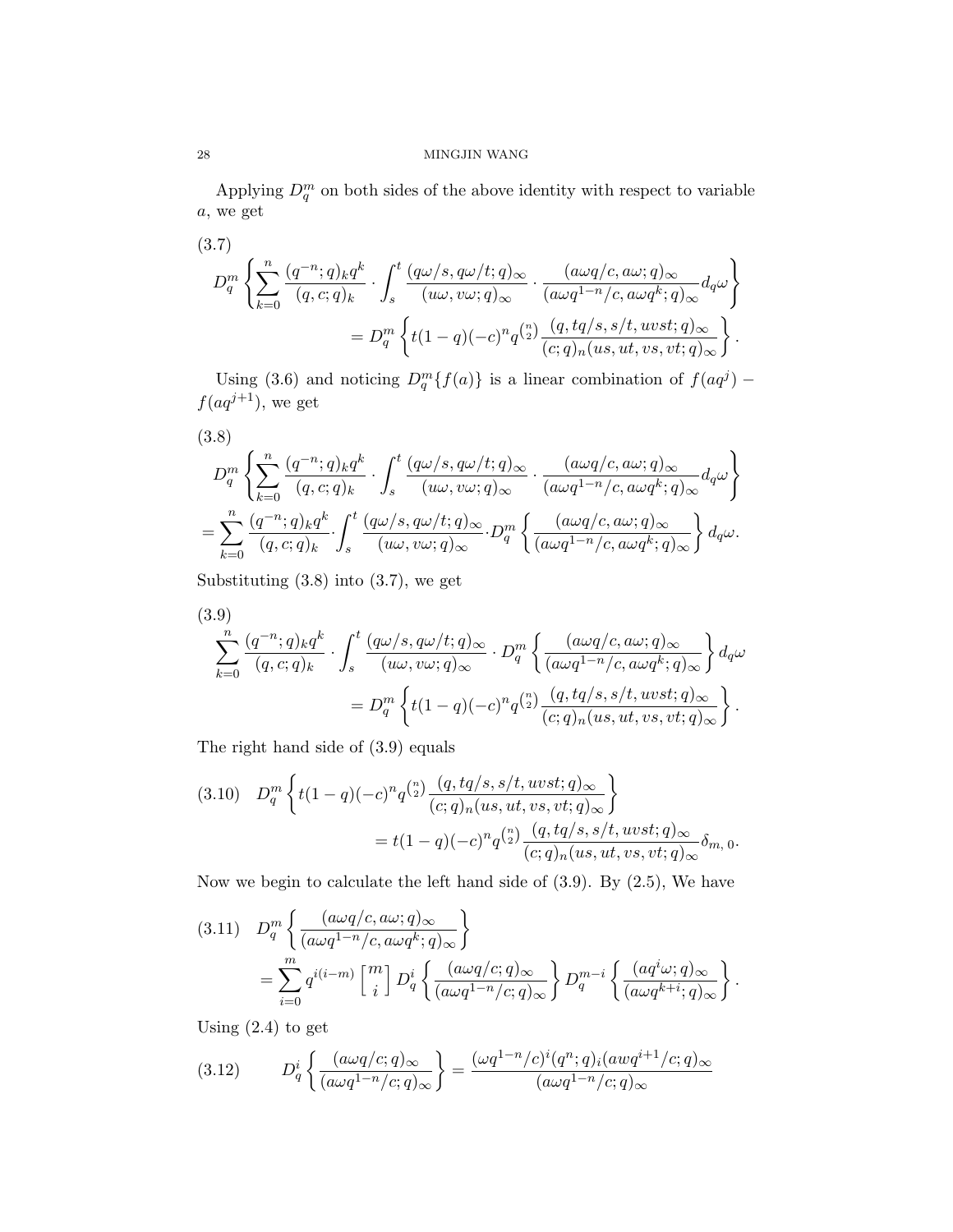and

$$
(3.13) \tD_q^{m-i}\left\{\frac{(aq^i\omega;q)_\infty}{(a\omega q^{k+i};q)_\infty}\right\} = \frac{(\omega q^{k+i})^{m-i}(q^{-k};q)_{m-i}(awq^m;q)_\infty}{(a\omega q^{k+i};q)_\infty}.
$$

Substituting (3.10), (3.11), (3.12) and (3.13) into (3.9), we get the left hand side of (3.9)

$$
(3.14)
$$
\n
$$
\sum_{k=0}^{n} \frac{(q^{-n};q)_k q^k}{(q,c;q)_k} \cdot \int_s^t \frac{(q\omega/s, q\omega/t; q)_{\infty}}{(u\omega, v\omega; q)_{\infty}} \cdot D_q^m \left\{ \frac{(a\omega q/c, a\omega; q)_{\infty}}{(a\omega q^{1-n}/c, a\omega q^k; q)_{\infty}} \right\} d_q\omega
$$
\n
$$
= \sum_{k=0}^{n} \sum_{i=0}^{m} \frac{(q^{-n};q)_k (q^n; q)_i (q^{-k}; q)_{m-i} (q; q)_m}{(q; q)_k (c; q)_k (q; q)_{m-i} (q; q)_i} q^{k(m+1)} (q^{1-n-k}/c)^i
$$
\n
$$
\times \int_s^t \frac{(q\omega/s, q\omega/t, a\omega q^{i+1}/c, a\omega q^m; q)_{\infty} w^m}{(a\omega q^{1-n}/c, a\omega q^{k+i}, u\omega, v\omega; q)_{\infty}} d_q\omega.
$$

Combining  $(3.9),(3.10)$  and  $(3.14)$ , we get

$$
(3.15) \sum_{k=0}^{n} \sum_{i=0}^{m} \frac{(q^{-n};q)_k (q^n;q)_i (q^{-k};q)_{m-i} (q;q)_m}{(q;q)_k (c;q)_k (q;q)_{m-i} (q;q)_i} q^{k(m+1)} (q^{1-n-k}/c)^i
$$

$$
\times \int_s^t \frac{(q\omega/s, q\omega/t, a\omega q^{i+1}/c, a w q^m; q)_{\infty} w^m}{(a\omega q^{1-n}/c, a\omega q^{k+i}, u\omega, v\omega; q)_{\infty}} d_q \omega
$$

$$
= t(1-q)(-c)^n q^{\binom{n}{2}} \frac{(q, tq/s, s/t, u v s t; q)_{\infty}}{(c;q)_n (us, ut, vs, vt; q)_{\infty}} \delta_{m, 0},
$$

which is equivalent to  $(1.2)$ .

# 4. A corollary of the theorem

In this section, we point out that the  $q$ -Pfaff-Saalschütz formula is a special case of (1.2).

Corollary 4.1. (The  $q$ -Pfaff-Saalschütz formula) We have

(4.1) 
$$
3\phi_2\begin{pmatrix} a, b, q^{-n} \\ c, abc^{-1}q^{1-n} \end{pmatrix} = \frac{(c/a, c/b; q)_n}{(c, c/ab; q)_n}.
$$

*Proof.* Let  $u = aq/c, v = a$  and  $m = 0$  in (1.2) to get

$$
(4.2) \quad \sum_{k=0}^{n} \frac{(q^{-n};q)_k q^k}{(q,c;q)_k} \cdot \int_s^t \frac{(q\omega/s, q\omega/t; q)_{\infty}}{(a\omega q^k, a\omega q^{1-n}/c; q)_{\infty}} d_q\omega
$$

$$
= t(1-q)(-c)^n q^{\binom{n}{2}} \frac{(q, tq/s, s/t, a^2stq/c; q)_{\infty}}{(c;q)_n (asq/c, atq/c, as, at; q)_{\infty}}.
$$

Using the Andrews-Askey integral (2.6), we have (4.3)

$$
\int_s^t \frac{(q\omega/s, q\omega/t; q)_{\infty}}{(a\omega q^k, a\omega q^{1-n}/c; q)_{\infty}} d_q \omega = \frac{t(1-q)(q, tq/s, s/t, a^2stq^{k+1-n}/c; q)_{\infty}}{(aq^ks, aq^kt, asq^{1-n}/c, atq^{1-n}/c; q)_{\infty}}.
$$